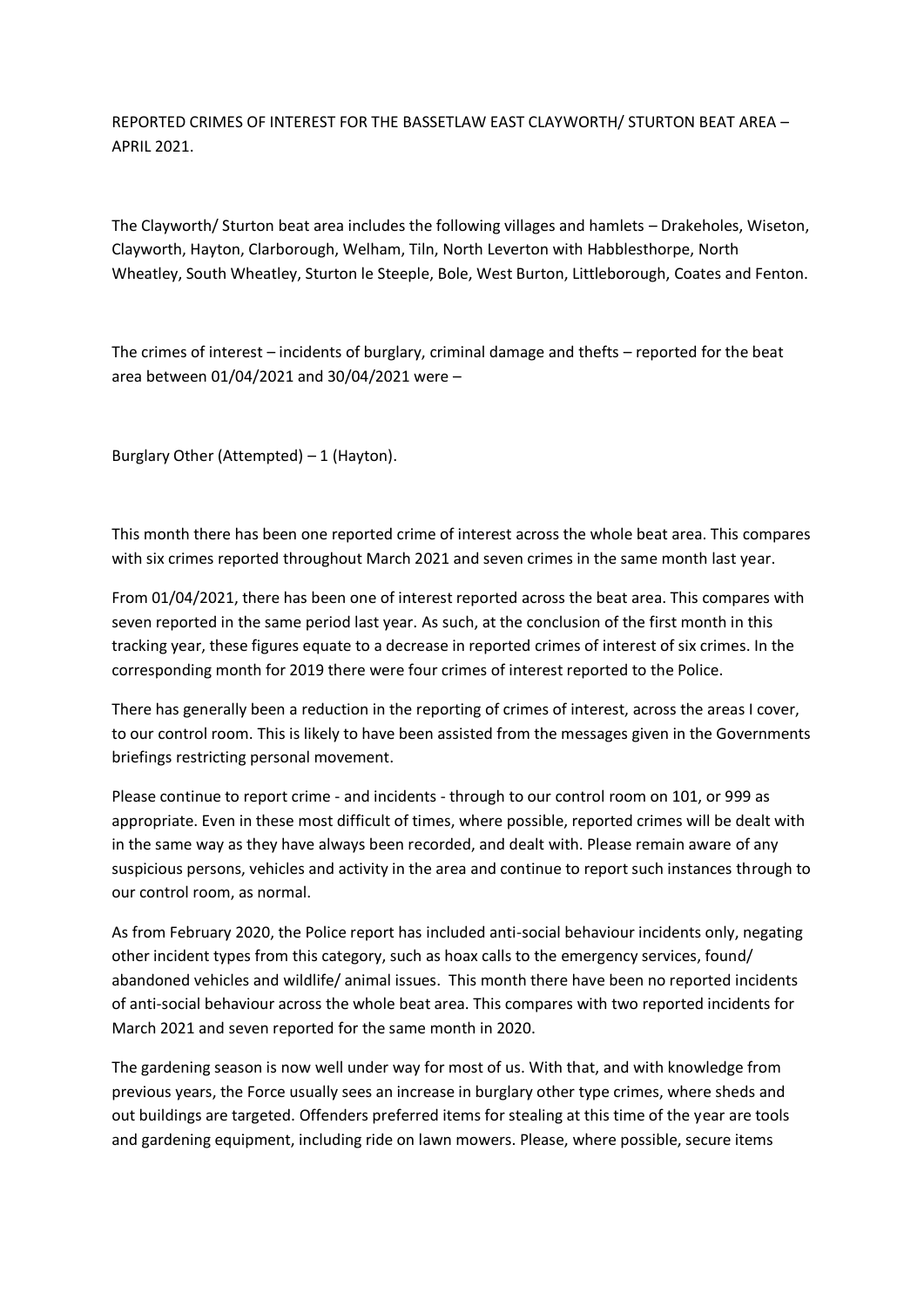stored in these types of buildings together and, certainly, secure these types of buildings each time when not in use.

Over the last month, or so, whilst completing enquiries at properties, the local beat team have identified areas of insecurities around a number of properties. The better weather has allowed us all to spend more time outdoors. Please ensure that when outside, including in your own garden, that all doors and windows to your property are locked. Even if you are inside your property, ensure that windows in all unoccupied rooms are locked also.

In many of the recent reports I have sent out there have been reminders to be alert regarding criminals taking advantage of the pandemic situation to try and obtain cash, or specific bank details, fraudulently from innocent community members . As we approach a further easing of Government instructions, from 17/05/2021, these opportunities will become much less available to fraudsters. These criminals will now be looking at other ways to fraudulently obtain finances from innocent victims.

Over the last few weeks I have been informed of residents receiving telephone calls from fraudsters purporting to be Police officers, Bank officials and employees of HMRC. The fraudsters' intentions are solely to obtain details from you, to allow them to access your accounts and withdraw monies from the same. Officials from these organisations would never make contact via telephone in order to discuss withdrawal, or transfer of monies, from personal accounts. Calls of this nature need to be ended abruptly and the service provider contacted to enable the contact number to be blocked.

My contact number is 07525 226838 and my E mail address is [david.airey@nottinghamshire.pnn.police.uk](about:blank) PC 2895 James Pickersgill is the new beat manager for the area. He has a contact number of 07525 226479 and an E mail address of [james.pickersgill@nottinghamshire.pnn.police.uk](about:blank)

**Please do not use these telephone numbers to report incidents and/ or crimes. Works numbers should only be used for non-urgent matters – including seeking advice and/ or information.**

**I continue to receive calls on my works phone from residents wising to report incidents and crimes. In many cases these calls are received when I am on rest days or annual leave and have not got my works phone to hand. Residents must be comfortable in reporting these occurrences to our control room on 101 in order to receive the best, and real time, service from those officers who are on duty.**

**When ringing 101 the first item which is asked is which Police force you require. This is because 101 is the non-urgent number for all Police forces throughout the country and the signal is picked up from where you are ringing from. In rural East Bassetlaw many parishes are located close to county boundaries, hence the first question. Then, you are asked if you know the person or extension number of the department you require. At this stage, just hold the line. After this, there are a number of options available. For reporting an incident or crime the option is option 7.**